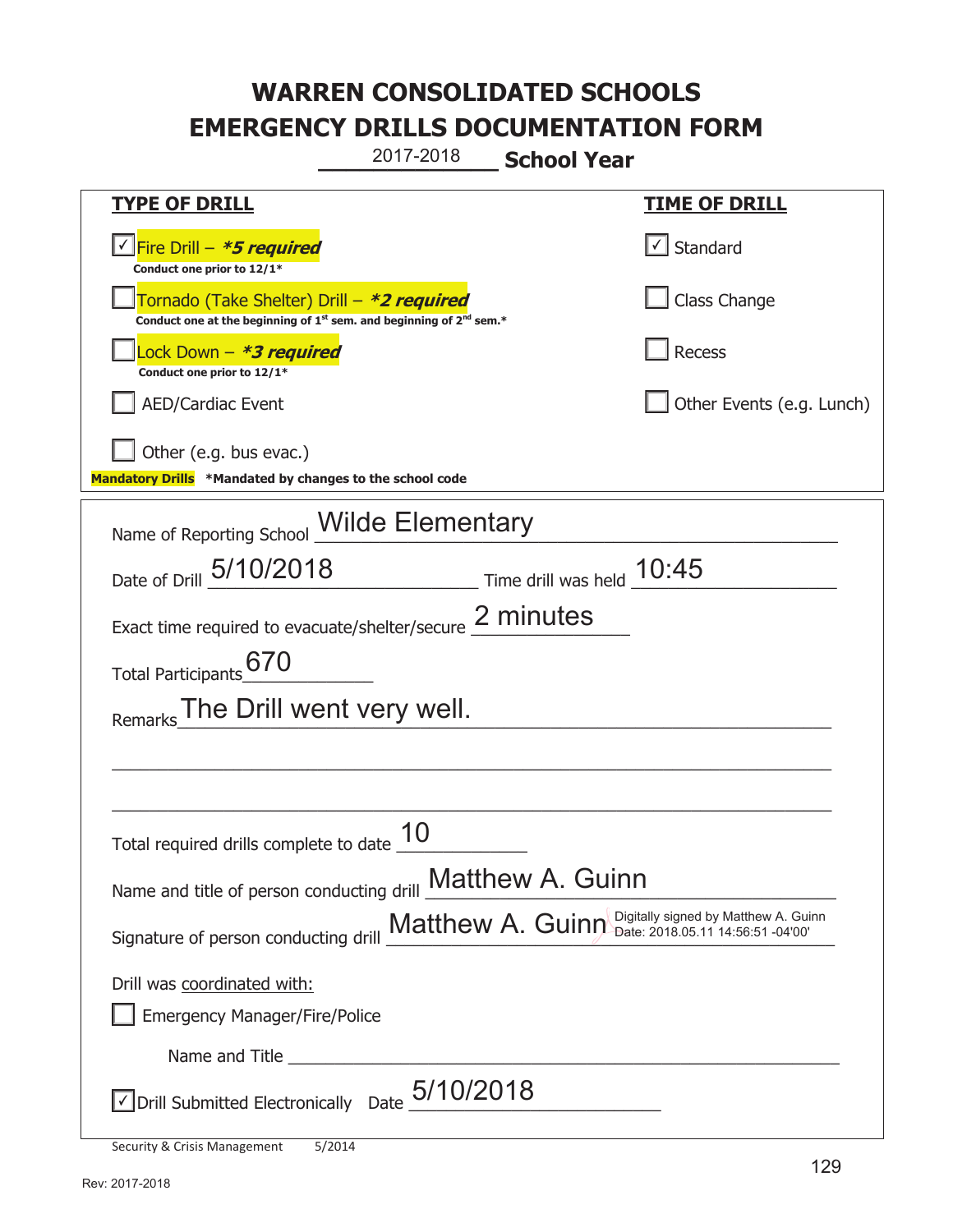**\_\_\_\_\_\_\_\_\_\_\_\_\_ School Year**  2017-2018

| <b>TYPE OF DRILL</b>                                                                                                                      | <u>TIME OF DRILL</u>         |
|-------------------------------------------------------------------------------------------------------------------------------------------|------------------------------|
| √ Fire Drill – <i>*5 required</i><br>Conduct one prior to 12/1*                                                                           | $\vert \cdot \vert$ Standard |
| Tornado (Take Shelter) Drill – *2 required<br>Conduct one at the beginning of 1 <sup>st</sup> sem. and beginning of 2 <sup>nd</sup> sem.* | Class Change                 |
| Lock Down - <b>*3 required</b><br>Conduct one prior to 12/1*                                                                              | Recess                       |
| <b>AED/Cardiac Event</b>                                                                                                                  | Other Events (e.g. Lunch)    |
| Other (e.g. bus evac.)                                                                                                                    |                              |
| Mandatory Drills *Mandated by changes to the school code                                                                                  |                              |
| Name of Reporting School <b>Wilde Elementary</b>                                                                                          |                              |
| Date of Drill 4-13-2018<br>$\frac{1}{2}$ Time drill was held $\frac{2:17}{2}$                                                             |                              |
| Exact time required to evacuate/shelter/secure 2 minutes                                                                                  |                              |
|                                                                                                                                           |                              |
| Total Participants 529                                                                                                                    |                              |
| Fire Drill on Friday the 13th went very well.                                                                                             |                              |
|                                                                                                                                           |                              |
|                                                                                                                                           |                              |
|                                                                                                                                           |                              |
| Total required drills complete to date                                                                                                    |                              |
| Name and title of person conducting drill Matthew A. Guinn                                                                                |                              |
|                                                                                                                                           |                              |
| Signature of person conducting drill Matthew A. Guinn Digitally signed by Matthew A. Guinn                                                |                              |
| Drill was coordinated with:                                                                                                               |                              |
| <b>Emergency Manager/Fire/Police</b>                                                                                                      |                              |
| Name and Title                                                                                                                            |                              |
| Drill Submitted Electronically Date $\underline{\begin{array}{c}04\text{-}13\text{-}2018\end{array}}$                                     |                              |
|                                                                                                                                           |                              |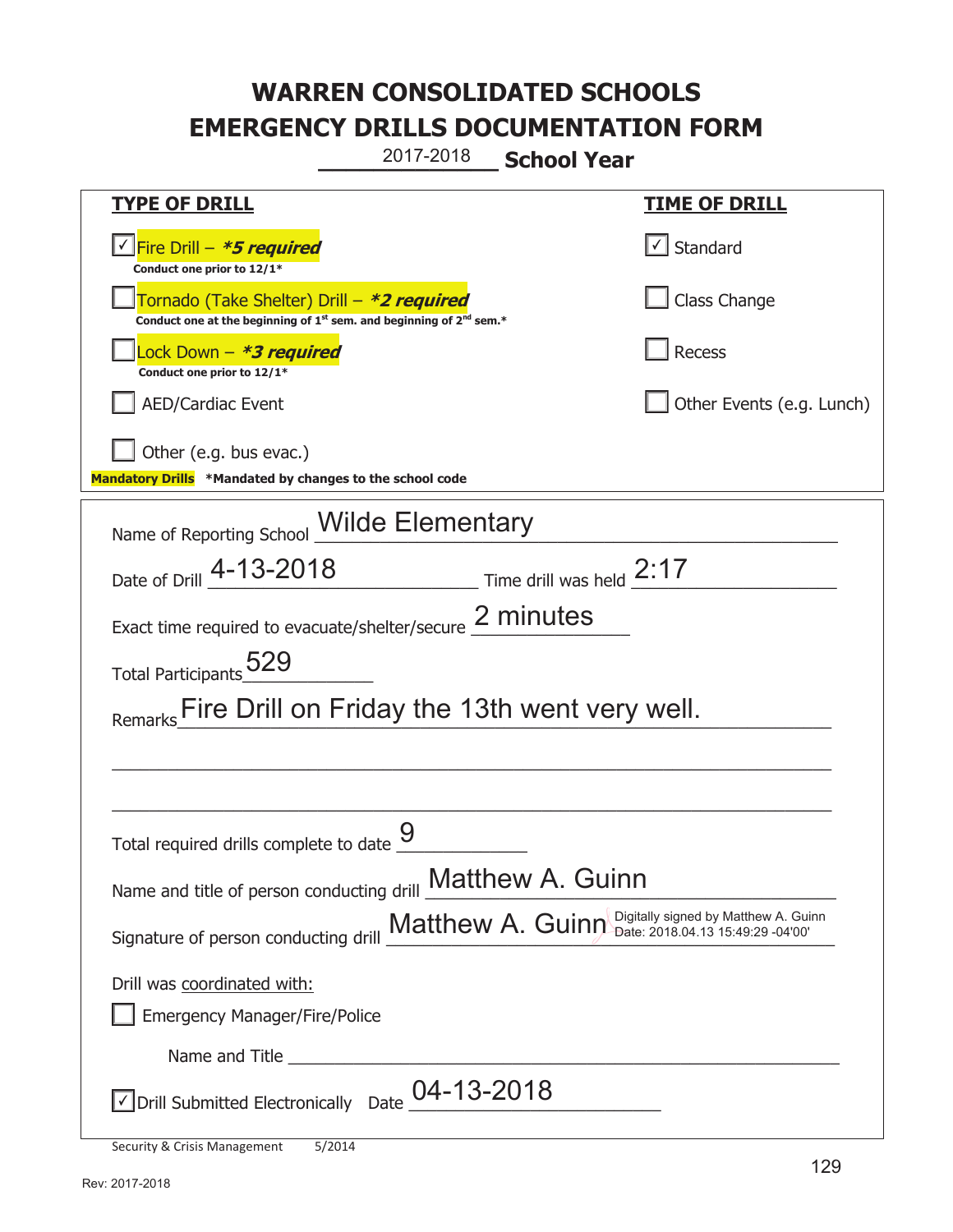**\_\_\_\_\_\_\_\_\_\_\_\_\_ School Year**  2017-2018

| <b>TYPE OF DRILL</b>                                                                                                                                                                                                                 | <b>TIME OF DRILL</b>                                    |  |
|--------------------------------------------------------------------------------------------------------------------------------------------------------------------------------------------------------------------------------------|---------------------------------------------------------|--|
| Fire Drill - *5 required<br>Conduct one prior to 12/1*                                                                                                                                                                               | Standard                                                |  |
| Tornado (Take Shelter) Drill - *2 required<br>Conduct one at the beginning of 1 <sup>st</sup> sem. and beginning of 2 <sup>nd</sup> sem.*                                                                                            | Class Change                                            |  |
| Lock Down - *3 required<br>Conduct one prior to 12/1*                                                                                                                                                                                | <b>Recess</b>                                           |  |
| <b>AED/Cardiac Event</b>                                                                                                                                                                                                             | Other Events (e.g. Lunch)                               |  |
| Other (e.g. bus evac.)                                                                                                                                                                                                               |                                                         |  |
| Mandatory Drills *Mandated by changes to the school code                                                                                                                                                                             |                                                         |  |
| Name of Reporting School <b>Wilde Elementary</b>                                                                                                                                                                                     |                                                         |  |
| Date of Drill 3-06-2018                                                                                                                                                                                                              | $\frac{11.30}{1}$ Time drill was held $\frac{11.30}{1}$ |  |
| Exact time required to evacuate/shelter/secure 2 minutes 49 secs.<br>689<br><b>Total Participants</b>                                                                                                                                |                                                         |  |
| Remarks Went well. Kids and staff quickly were in position.                                                                                                                                                                          |                                                         |  |
| Total required drills complete to date                                                                                                                                                                                               |                                                         |  |
| Name and title of person conducting drill <b>Matthew A. Guinn</b>                                                                                                                                                                    |                                                         |  |
| Signature of person conducting drill Matthew A. Guinn Digitally signed by Matthew A. Guinn                                                                                                                                           |                                                         |  |
| Drill was coordinated with:                                                                                                                                                                                                          |                                                         |  |
| <b>Emergency Manager/Fire/Police</b>                                                                                                                                                                                                 |                                                         |  |
| Name and Title <u>successive and the series of the series of the series of the series of the series of the series of the series of the series of the series of the series of the series of the series of the series of the serie</u> |                                                         |  |
| $\vee$ Drill Submitted Electronically Date $3$ -6-2018                                                                                                                                                                               |                                                         |  |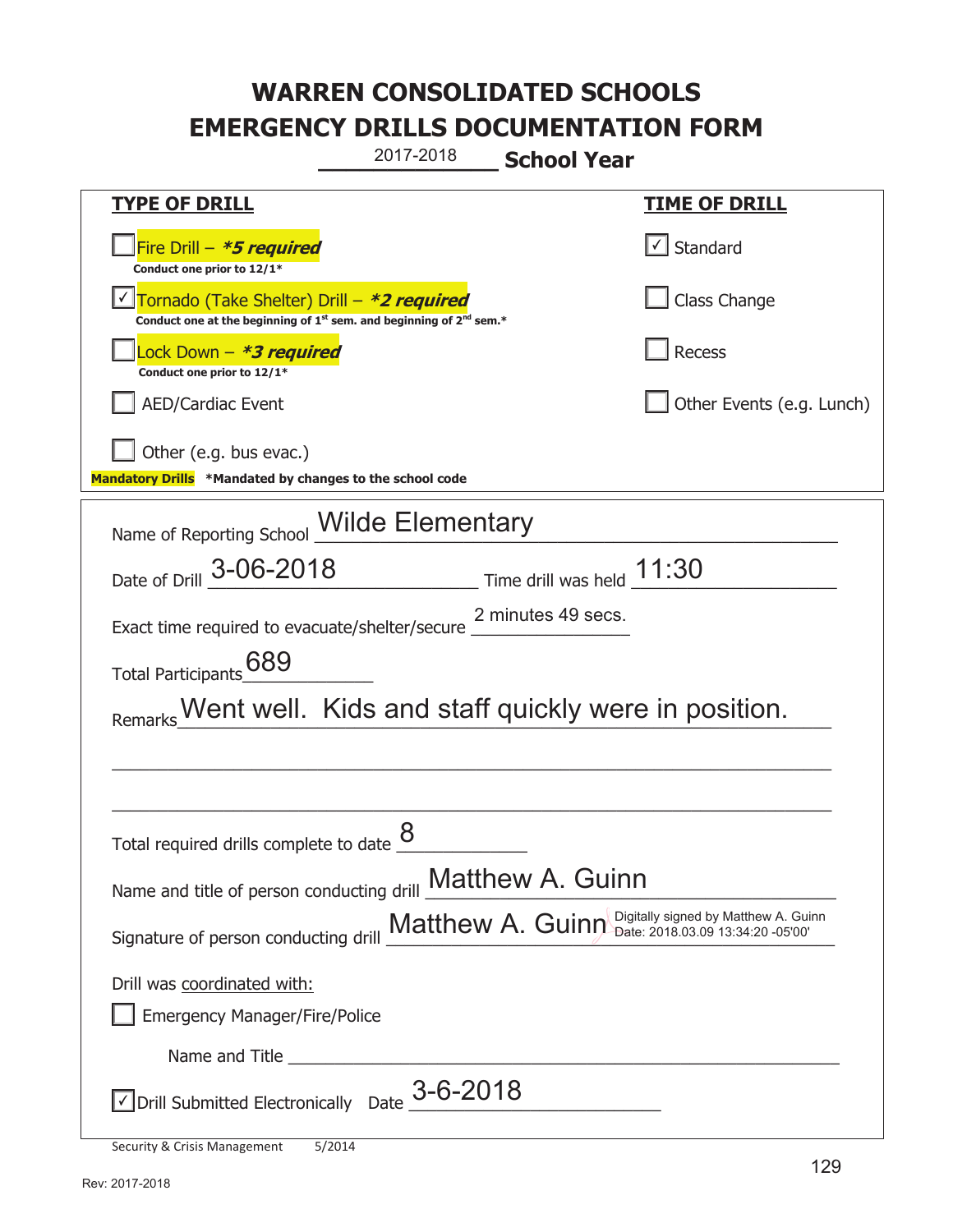**\_\_\_\_\_\_\_\_\_\_\_\_\_ School Year**  2017-2018

| <u>TYPE OF DRILL</u>                                                                                                                      | <b>TIME OF DRILL</b>      |  |
|-------------------------------------------------------------------------------------------------------------------------------------------|---------------------------|--|
| Fire Drill - *5 required<br>Conduct one prior to 12/1*                                                                                    | Standard                  |  |
| Tornado (Take Shelter) Drill – *2 required<br>Conduct one at the beginning of 1 <sup>st</sup> sem. and beginning of 2 <sup>nd</sup> sem.* | Class Change              |  |
| Lock Down - <b>*3 required</b><br>Conduct one prior to 12/1*                                                                              | Recess                    |  |
| <b>AED/Cardiac Event</b>                                                                                                                  | Other Events (e.g. Lunch) |  |
| Other (e.g. bus evac.)                                                                                                                    |                           |  |
| Mandatory Drills *Mandated by changes to the school code                                                                                  |                           |  |
| Name of Reporting School Wilde Elementary                                                                                                 |                           |  |
| Date of Drill 2-27-2018 Time drill was held 10:00 am                                                                                      |                           |  |
| Exact time required to evacuate/shelter/secure 1 minute 29 secs.                                                                          |                           |  |
| Total Participants                                                                                                                        |                           |  |
| Remarks Drill went very well. Students and staff did a good job                                                                           |                           |  |
|                                                                                                                                           |                           |  |
|                                                                                                                                           |                           |  |
| Seven<br>Total required drills complete to date                                                                                           |                           |  |
| Name and title of person conducting drill <b>Matthew A. Guinn</b>                                                                         |                           |  |
| Signature of person conducting drill Matthew A. Guinn Digitally signed by Matthew A. Guinn                                                |                           |  |
| Drill was coordinated with:                                                                                                               |                           |  |
| <b>Emergency Manager/Fire/Police</b>                                                                                                      |                           |  |
| Name and Title and Title and Title and Title and Title and Title and Title and Title and Title and Title and Title                        |                           |  |
| $\vee$ Drill Submitted Electronically Date $_{-}$ 2-27-2018                                                                               |                           |  |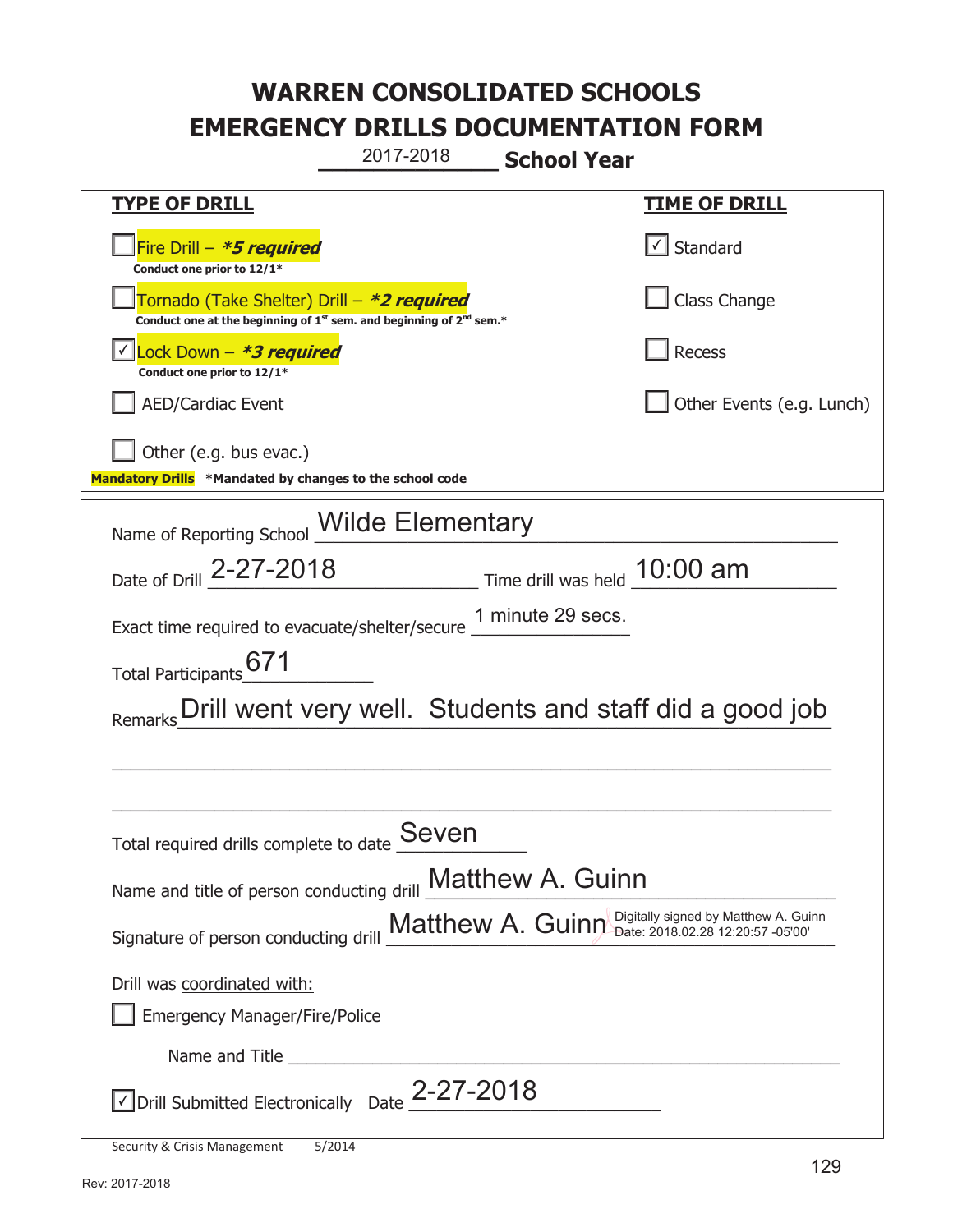**\_\_\_\_\_\_\_\_\_\_\_\_\_ School Year**  2016-2017

| <b>TYPE OF DRILL</b>                                                                                                        | <u>TIME OF DRILL</u>       |  |
|-----------------------------------------------------------------------------------------------------------------------------|----------------------------|--|
| Fire Drill - *5 required<br>Conduct one prior to 12/1*                                                                      | Standard                   |  |
| Tornado (Take Shelter) Drill – *2 required<br>Conduct one at the beginning of $1^{st}$ sem. and beginning of $2^{nd}$ sem.* | Class Change               |  |
| $\vert$ Lock Down - *3 required<br>Conduct one prior to 12/1*                                                               | Recess                     |  |
| <b>AED/Cardiac Event</b>                                                                                                    | Other Events (e.g. Lunch)  |  |
| Other (e.g. bus evac.)                                                                                                      |                            |  |
| Mandatory Drills *Mandated by changes to the school code                                                                    |                            |  |
| Name of Reporting School Milde Elementary                                                                                   |                            |  |
| Date of Drill 12/12/2017                                                                                                    | Time drill was held $2:15$ |  |
| Exact time required to evacuate/shelter/secure 2 minutes                                                                    |                            |  |
| Total Participants 569                                                                                                      |                            |  |
| Remarks Drill went very well. All students and staff were in classrooms                                                     |                            |  |
| with locked doors, lights turned out and very very quiet.                                                                   |                            |  |
|                                                                                                                             |                            |  |
| Total required drills complete to date                                                                                      |                            |  |
| Name and title of person conducting drill Matthew A. Guinn                                                                  |                            |  |
| Signature of person conducting drill Matthew A. Guinn Digitally signed by Matthew A. Guinn                                  |                            |  |
| Drill was coordinated with:                                                                                                 |                            |  |
| <b>Emergency Manager/Fire/Police</b>                                                                                        |                            |  |
|                                                                                                                             |                            |  |
| Oprill Submitted Electronically Date 12/12/2017                                                                             |                            |  |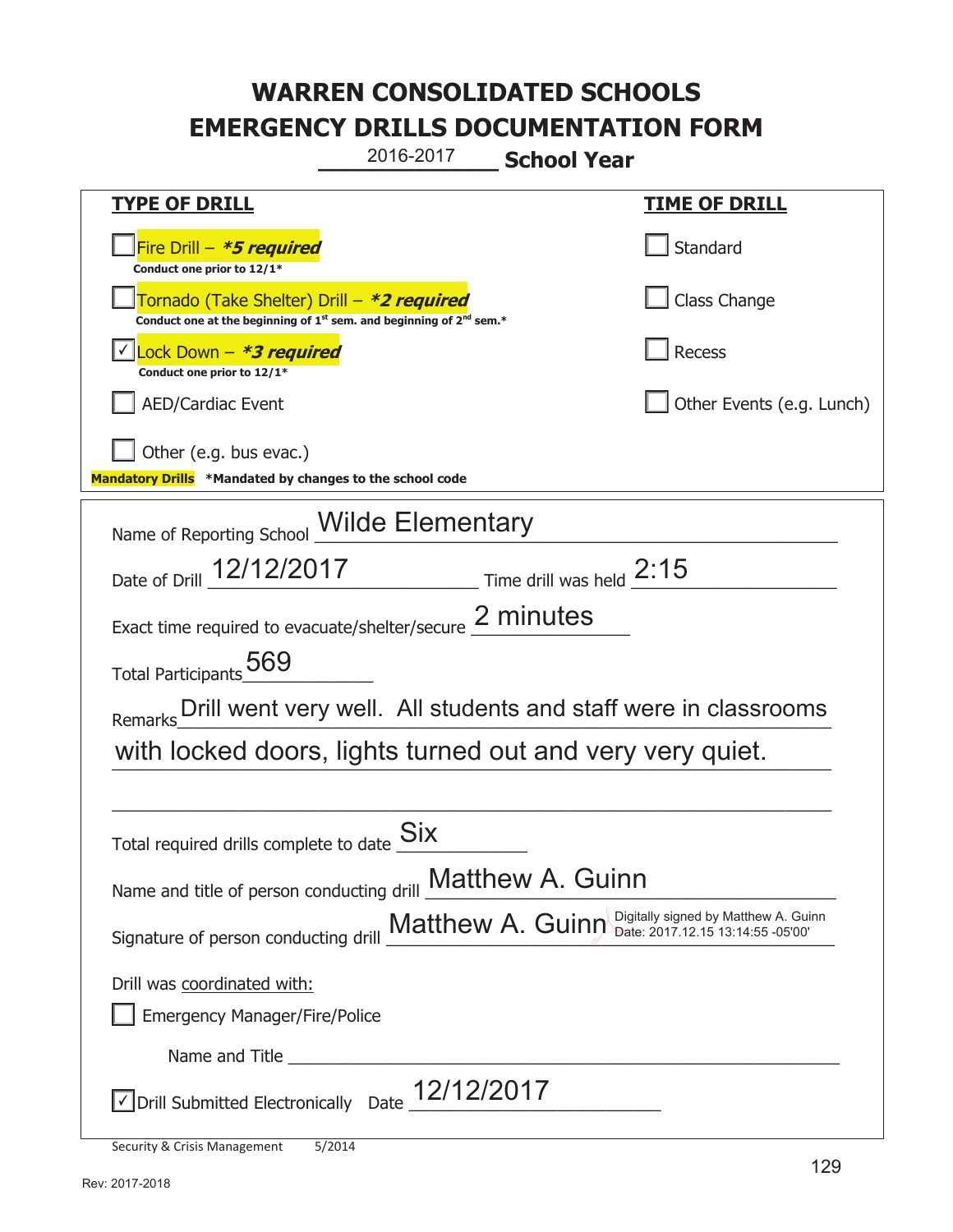**\_\_\_\_\_\_\_\_\_\_\_\_\_ School Year**  2017-2018

| <u>TYPE OF DRILL</u>                                                                                                                                                                                                           | <u>TIME OF DRILL</u>       |  |
|--------------------------------------------------------------------------------------------------------------------------------------------------------------------------------------------------------------------------------|----------------------------|--|
| Fire Drill - *5 required<br>Conduct one prior to 12/1*                                                                                                                                                                         | Standard                   |  |
| Tornado (Take Shelter) Drill – *2 required<br>Conduct one at the beginning of $1^{st}$ sem. and beginning of $2^{nd}$ sem.*                                                                                                    | $\cup$ Class Change        |  |
| Lock Down - <b>*3 required</b><br>Conduct one prior to 12/1*                                                                                                                                                                   | Recess                     |  |
| <b>AED/Cardiac Event</b>                                                                                                                                                                                                       | Other Events (e.g. Lunch)  |  |
| Other (e.g. bus evac.)                                                                                                                                                                                                         |                            |  |
| Mandatory Drills *Mandated by changes to the school code                                                                                                                                                                       |                            |  |
| Name of Reporting School Milde Elementary                                                                                                                                                                                      |                            |  |
| Date of Drill 11-06-2017                                                                                                                                                                                                       | Time drill was held $9:40$ |  |
| Exact time required to evacuate/shelter/secure 2 minutes                                                                                                                                                                       |                            |  |
| Total Participants <sub>2</sub> 511                                                                                                                                                                                            |                            |  |
| Remarks Drill went very well. Kids and staff got out of the building                                                                                                                                                           |                            |  |
| quickly and safely.                                                                                                                                                                                                            |                            |  |
|                                                                                                                                                                                                                                |                            |  |
| 4 drills 3 fire<br>Total required drills complete to date                                                                                                                                                                      |                            |  |
| Name and title of person conducting drill <b>Matthew A. Guinn</b>                                                                                                                                                              |                            |  |
| Signature of person conducting drill Matthew A. Guinn Digitally signed by Matthew A. Guinn                                                                                                                                     |                            |  |
| Drill was coordinated with:                                                                                                                                                                                                    |                            |  |
| <b>Emergency Manager/Fire/Police</b>                                                                                                                                                                                           |                            |  |
| Name and Title and the state of the state of the state of the state of the state of the state of the state of the state of the state of the state of the state of the state of the state of the state of the state of the stat |                            |  |
| √Drill Submitted Electronically Date 11-06-2017                                                                                                                                                                                |                            |  |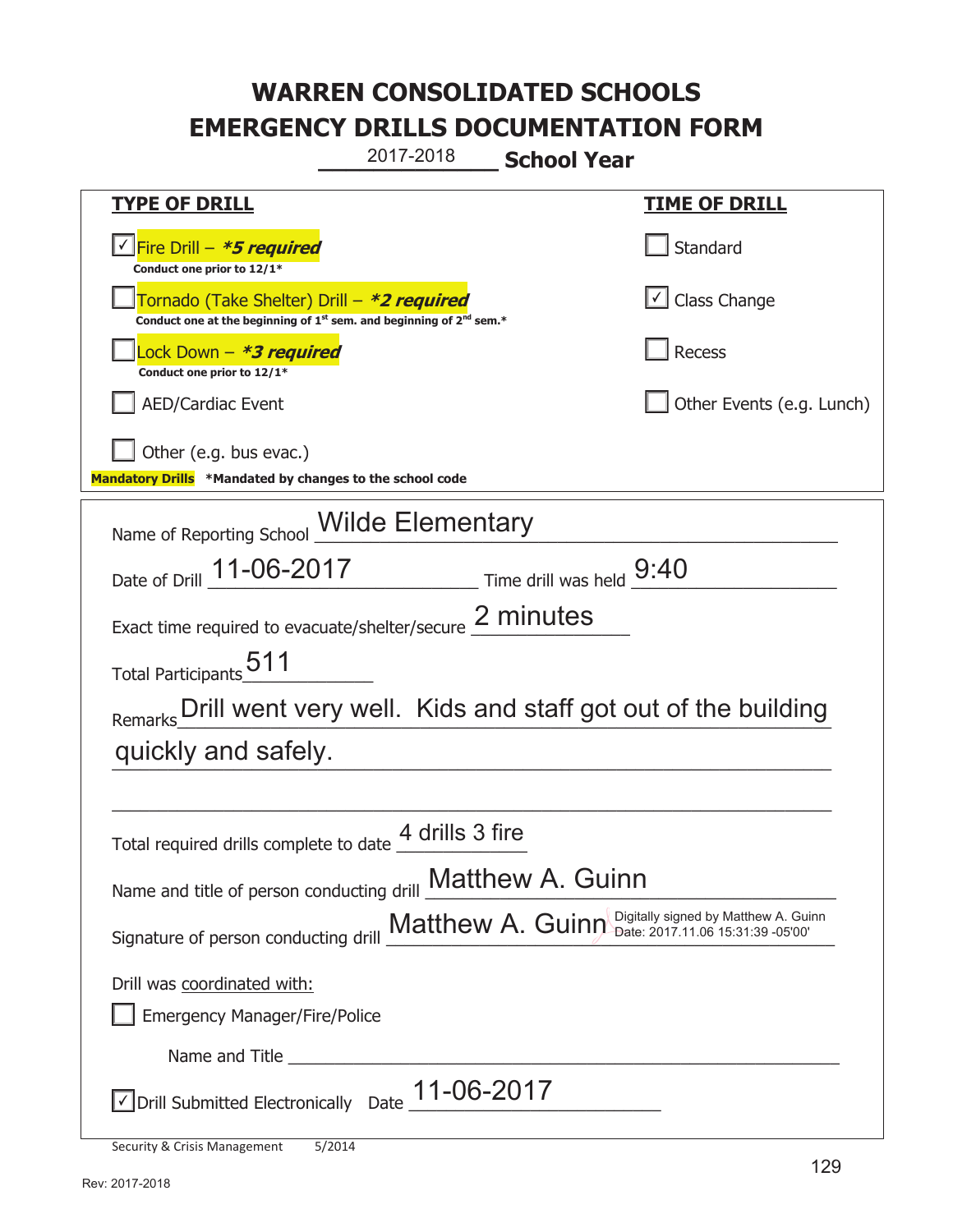**\_\_\_\_\_\_\_\_\_\_\_\_\_ School Year**  2017-2018

| <b>TYPE OF DRILL</b>                                                                                                                      | <u>TIME OF DRILL</u>                 |  |
|-------------------------------------------------------------------------------------------------------------------------------------------|--------------------------------------|--|
| <u>√ Fire Drill – <b>*5 required</b></u><br>Conduct one prior to 12/1*                                                                    | Standard                             |  |
| Tornado (Take Shelter) Drill – *2 required<br>Conduct one at the beginning of 1 <sup>st</sup> sem. and beginning of 2 <sup>nd</sup> sem.* | Class Change                         |  |
| Lock Down – <b>*<i>3 required</i></b><br>Conduct one prior to 12/1*                                                                       | Recess                               |  |
| <b>AED/Cardiac Event</b>                                                                                                                  | Other Events (e.g. Lunch)            |  |
| Other (e.g. bus evac.)                                                                                                                    |                                      |  |
| Mandatory Drills *Mandated by changes to the school code                                                                                  |                                      |  |
| Wilde Elementary<br>Name of Reporting School                                                                                              |                                      |  |
| Date of Drill 10-17-2017                                                                                                                  | $\equiv$ Time drill was held $11:30$ |  |
| Exact time required to evacuate/shelter/secure 2 minutes                                                                                  |                                      |  |
| 629<br>Total Participants                                                                                                                 |                                      |  |
| Great drill. Students and staff got out of the building quickly.<br>Remarks                                                               |                                      |  |
|                                                                                                                                           |                                      |  |
|                                                                                                                                           |                                      |  |
| Total required drills complete to date                                                                                                    |                                      |  |
| Name and title of person conducting drill <b>Matthew A. Guinn</b>                                                                         |                                      |  |
| Matthew A. Guinn Digitally signed by Matthew A. Guinn<br>Signature of person conducting drill                                             |                                      |  |
| Drill was coordinated with:                                                                                                               |                                      |  |
| <b>Emergency Manager/Fire/Police</b>                                                                                                      |                                      |  |
|                                                                                                                                           |                                      |  |
| Drill Submitted Electronically Date $\underline{\hspace{1mm}10}$ -17-2017                                                                 |                                      |  |
|                                                                                                                                           |                                      |  |